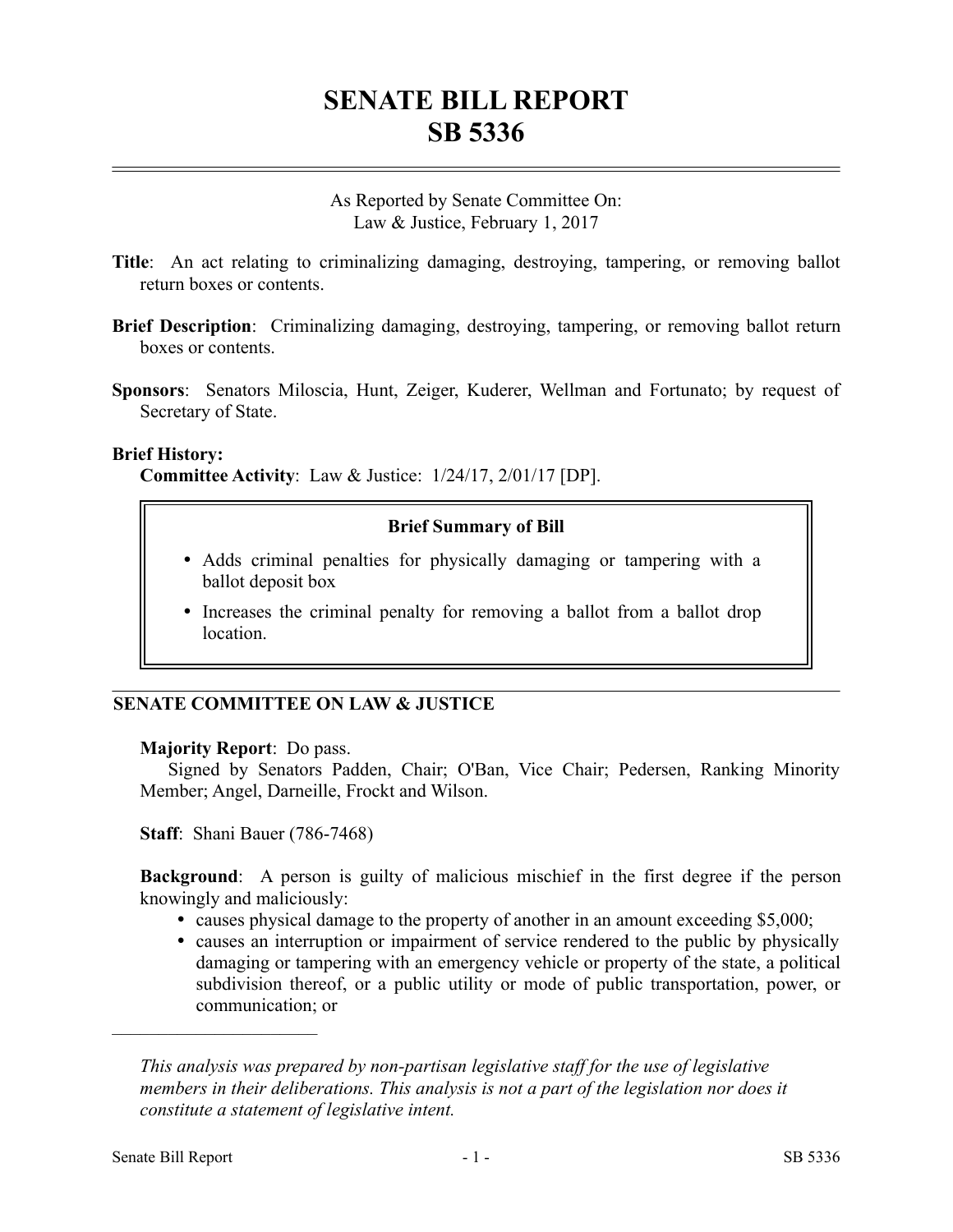causes an impairment of the safety, efficiency, or operation of an aircraft by physically damaging or tampering with the aircraft or aircraft equipment, fuel, lubricant, or parts.

Malicious mischief in the first degree is a Class B felony with a seriousness level of II.

A person is guilty of malicious mischief in the second degree if the person knowingly and maliciously:

- causes physical damage to the property of another in an amount exceeding \$750; or
- creates a substantial risk of interruption or impairment of service rendered to the public by physically damaging or tampering with an emergency vehicle or property of the state, a political subdivision thereof, or a public utility or mode of public transportation, power, or communication.

Malicious mischief in the second degree is a Class C felony with a seriousness level of I.

A person who removes a ballot from a ballot drop location is guilty of a gross misdemeanor. A gross misdemeanor is punishable by imprisonment in the county jail up to 364 days, by a fine not to exceed \$5,000, or both. A Class C felony, is punishable by confinement in a state correctional institution for five years, by a fine not to exceed \$10,000, or both.

**Summary of Bill:** A person is guilty of malicious mischief in the first degree if the person knowingly and maliciously causes an interruption or impairment of service rendered to the public by physically damaging, destroying, or removing without permission an official ballot deposit box or ballot drop box or damaging, destroying, removing without permission, or tampering with its contents.

A person is guilty of malicious mischief in the second degree if the person knowingly and maliciously created a substantial risk of interruption or impairment of service rendered to the public by physically damaging, destroying, or removing without permission an official ballot deposit box or ballot drop box or damaging, destroying, removing without permission, or tampering with its contents.

Any person who removes a ballot from a voting center or ballot drop location without permission is guilty of a Class C felony.

## **Appropriation**: None.

**Fiscal Note**: Available.

## **Creates Committee/Commission/Task Force that includes Legislative members**: No.

**Effective Date**: Ninety days after adjournment of session in which bill is passed.

**Staff Summary of Public Testimony**: PRO: Washington is a vote by mail state. A large percentage of ballots actually go into the ballot drop box and not through the U.S. Mail. Statewide, 57 percent of ballots are returned using the ballot box. In two counties, that percentage is over 70 percent. There are lots of laws that protect mail dropped in a mail box.